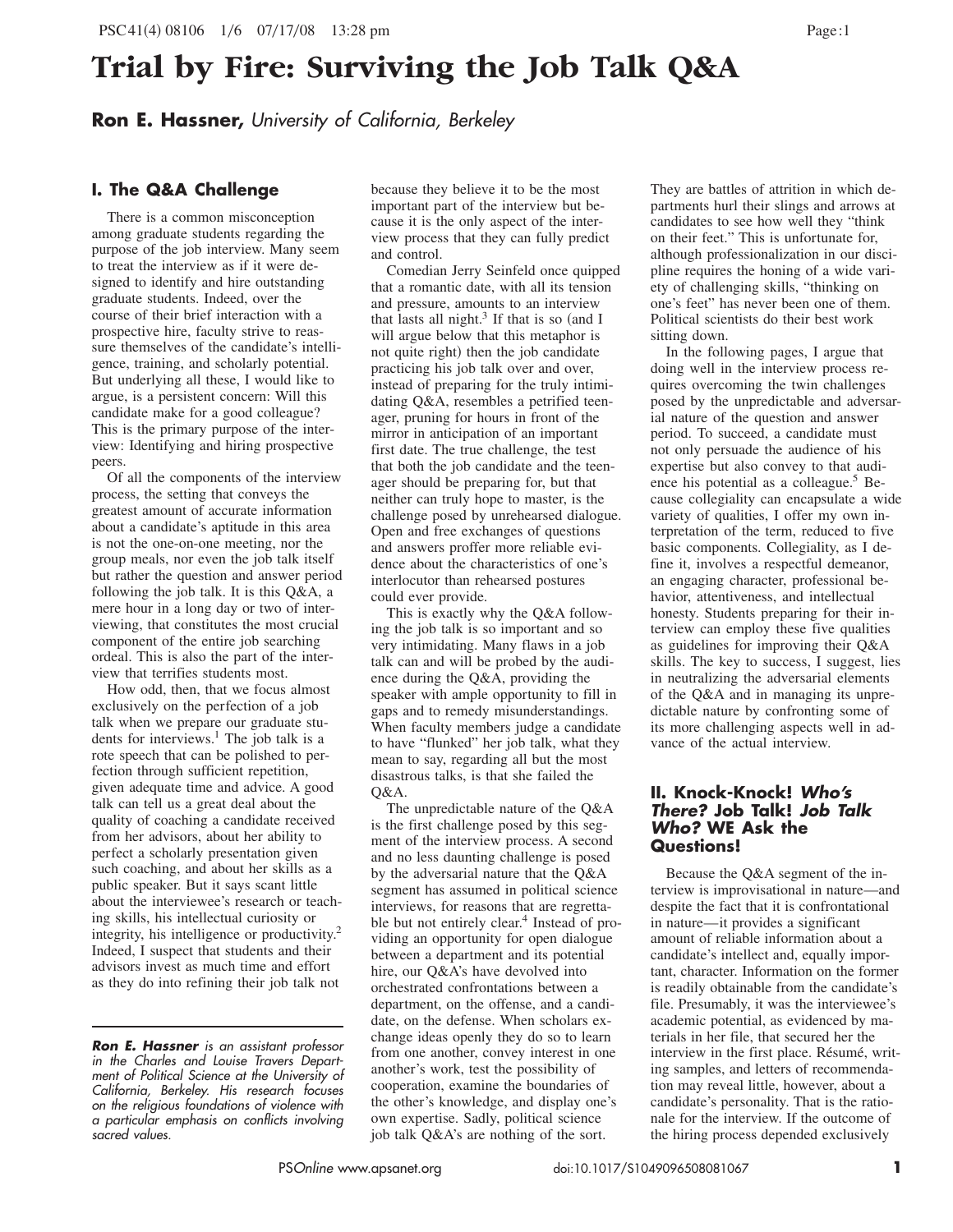**Table 1**

|                           | Don't                                           | D <sub>o</sub>                                                                                                               |
|---------------------------|-------------------------------------------------|------------------------------------------------------------------------------------------------------------------------------|
| 1. Respect your audience: | Don't shoot back your answer.                   | Listen, take notes, pause to think, acknowledge<br>the value of the question and only then<br>answer.                        |
| 2. Engage your audience:  | Don't submit blindly to a rigid Q&A exchange.   | Confirm your understanding of the question<br>and recast it if appropriate. Link questions to<br>one another.                |
| 3. Be professional:       | Don't dodge the question or ramble.             | Answer the question! Be sure your answer<br>matches the question type. Be concise.                                           |
| 4. Be attentive:          | Don't offer the same reply over and over again. | Take note of recurring questions. Change your<br>answer if the audience seems dissatisfied.<br>Ascertain their satisfaction. |
| 5. Be honest:             | Don't merely admit your ignorance.              | Admit your shortcomings in a sincere and<br>constructive manner. Suggest remedies.<br>Prepare to field "so what" questions.  |

on a candidate's intellect, any personal contact between the candidate and the department prior to hiring would be superfluous. The interview process is about assessing the candidate's character, an assessment that culminates in the Q&A segment.

During this tense hour after the job talk, different faculty members will be scrutinizing the manner in which the candidate responds to questions in order to assess his or her potential as a colleague. What that means, exactly, will vary from observer to observer. Some will search for symptoms of confidence or insecurity. Some will want to know how well the candidate deals with stress whereas others will look for the tell-tale signs of egomania or petulance.

The character traits that I seek in a potential hire, in additional to their intellectual qualifications, can be captured in a simple thought experiment: Is this the kind of person that I would enjoy having a professional conversation with over a cup of coffee? The "coffee criterion" is deceptive in its simplicity. Many a strong scholar would make for bad company in an informal setting. A relaxed and informative exchange between colleagues requires five key qualities that I would look for in a prospective hire. First, it requires that the participants value one another's company, intellect, and opinions, a mutual respect that finds its expression in the tone and demeanor they set for their conversation. Second, it requires interlocutors that are engaging, capable of informing an energetic and stimulating exchange. Third, a conversation between colleagues should reflect the professional background of the scholars present. Fourth, the participants should demonstrate attentiveness, adapt-

ing to the changing flow of the conversation and responding concretely to the issues at hand. Finally, the scholars should exhibit intellectual integrity, espousing sincere opinions and admitting personal shortcomings.

The question and answer segment of the job talk offers multiple opportunities for displaying appropriate or inappropriate behavior along these lines. Consequently, conceiving of the Q&A as an informal but professional conversation between colleagues, rather than a battle of wits, can prove useful in preparing for the Q&A and in executing a successful Q&A. As you attempt to soothe your nerves before an important job talk, consider the following: Instead of imagining your audience naked, as some have advised, imagine your audience seated with you around a table in a café, balancing cups of coffee in their hands. Listen and respond as you would in a conversation among equals, both displaying the qualities of a colleague and demanding to be treated as such.

It is vital to steer the Q&A away from an adversarial atmosphere and to create an environment conducive to dialogue. At the same time, it is important to remember that the Q&A is part of an interview process that is designed to investigate a candidate's suitability for a job. In this sense, at least, it is very different from a conversation over coffee. The rules of this interaction oblige a candidate to field questions and to do her best to answer these questions directly and explicitly. Respectful, engaging, attentive, honest or not, a candidate who does not answer the questions he is asked will not get far.

Listed briefly in Table 1, and expanded upon below, are five suggestions

for leveraging the collegial conversation paradigm during a job talk Q&A.

#### **III. Five Q&A Donts and Dos**

*1. Respect your audience:* Nothing signals trouble more clearly in the course of a Q&A than a candidate who fires back answers at his interlocutors before the latter have even finished formulating their questions. It is the tell-tale sign of the insecure candidate: the tense anticipation as the question is voiced, the sudden expression of relief as the candidate realizes that the question is familiar or the answer is obvious, and the whiplashinducing reply hurled back at the audience, capped off with a smug and satisfied grin.

This happens to be one of those rare cases in which rude and foolish behaviors coincide. After all, audience members ask questions not merely because they seek information but also because they wish to impress their peers. It is both wise and polite, in all cases, to treat the question and its source with respect, rather than signal to the audience that the question was predictable, simplistic, or uninformed. The Q&A is not a debate. The goal is not to win. Rather than crush your opponent's will, consider the benefits of a thoughtful reply that also leaves a good impression.

First, take notes as the question is being asked, paying particular heed to multi-part questions (Axelrod 1985, 613). An audience member who has to repeat a question because you failed to take good notes will assume that you found her question uninteresting to begin with. Second, briefly pause to think about the answer. If the answer is obvious, use this opportunity to phrase an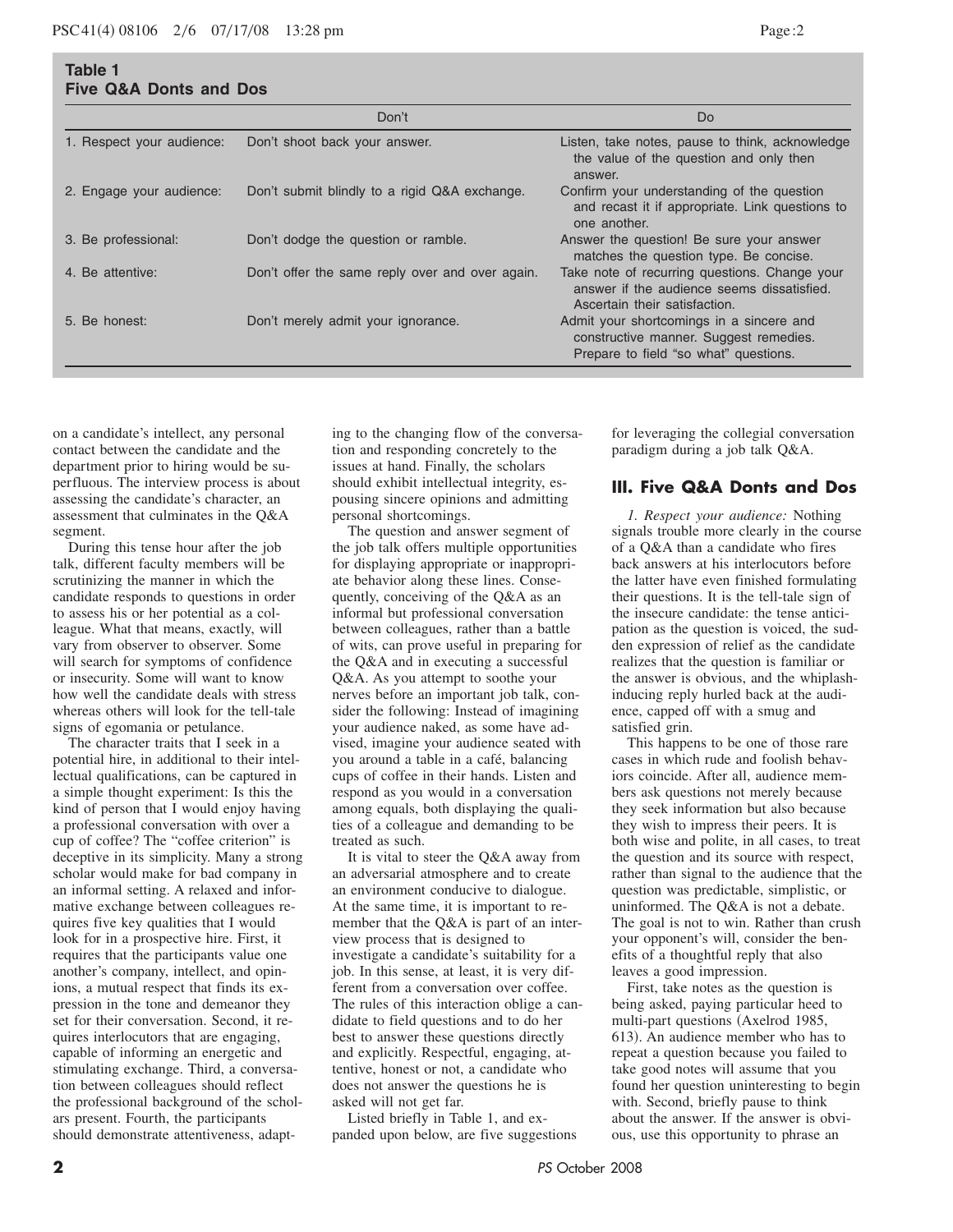even better reply. Feel free to quickly jot down the outline of a reply before speaking. This signals to the interlocutor that the question poses something of a challenge or, better yet, is an interesting question that you wish to take note of for future reference. Doing so will also slow down the pace of the question and answer exchange to a conversational rhythm, putting the audience at ease.

Third, before your actual reply, acknowledge the question somehow, either by thanking the audience member who voiced it or by noting that the question is difficult or interesting (but only if it is really difficult or interesting). A particularly good question may lead you to think hard about the issues at hand and may even provide insights into your research that had not previously occurred to you. If this happens, be sure to point it out to the interlocutor. If the question unleashes a torrent of other, equally compelling, questions in your head, point one or two of those out as well. Doing so shows that you are genuinely curious and receptive to new ideas. More importantly, your response highlights that this Q&A is not merely a battle for survival but a productive exercise that is contributing to your academic growth. Even if the question is a well-familiar question that prompts none of these thoughts, you should avoid at all costs the most dimwitted of Q&A responses: "Oh, yes, this is a question I hear very often  $\dots$ 

By no means should your behavior here, or in response to the recommendations I make below, stem from insincere posturing. The idea is not to fake interest in questions, unnecessarily prolong the pause before answering, or doodle to emulate taking notes. The key is to create a genuine atmosphere of cordial dialogue in which an even pace, attentive listening, and polite responses are perfectly natural patterns of behavior.

*2. Engage your audience:* Given prevailing norms, establishing a conversational atmosphere during the Q&A will not prove an easy task. If a fluid discussion is like a game of badminton in which speakers lob ideas back and forth, political scientists tend to run their Q&A sessions like lopsided games of baseball, in which a department does all the pitching and a candidate is expected to do all the batting. This perverse structure fosters stress and anxiety rather than a productive conversation.<sup>6</sup>

A candidate who can dismantle this confining structure will immediately notice a palpable shift in the room's atmosphere. This transformation requires no unique skills or techniques. It merely requires treating the Q&A as one would

a conversation with one's colleagues. In such a conversation, questions and answers do not always follow upon one another in strict sequence. The dynamic of an engaging debate is aimed exclusively at exploring the topics at hand, through questions, answers, comments, or interjections, rather than testing the aptitude of any particular participant.

There are several subtle ways of overthrowing a rigid Q&A structure. First, be sure to ask for clarifications if a question is unclear or overly broad. This maneuver (entirely obvious in any setting but a job talk) has you aiming a question at the audience and thus displays your assertiveness as well as your stake in improving the quality of the exchange. The interlocutor will appreciate the opportunity to elaborate and clarify her comments.

Second, where appropriate, feel free to rephrase the question in your own words and confirm with the interlocutor that this paraphrasing does her question justice (Axelrod 1985, 613). If the question is rather narrow, you could use this as an opportunity to "run" with the question, reframing it so as to make both the question and your answer more compelling to a broader segment of the audience. Doing so establishes, if only implicitly, your skills as a teacher. You could also recast the question in a tougher and more precise form. This will demonstrate your ability to see through the deeper meaning of a question and deal with its implications at a higher level of sophistication than even the interlocutor may have expected.

Finally, attempt from time to time to link questions to prior questions. If you can do so effortlessly, you will find yourself weaving an otherwise disjointed sequence of dialogues into a coherent discussion. Providing linkages across an hour-long conversation also places you, rather than your hosts, in control of the debate.

*3. Be professional:* Several concerned readers with significant Q&A experience under their belts will be relieved to see that the cardinal sin of job talks is next on my "to do" list. If the recommendations above and below amount to optional suggestions, what follows here is not. It is the prime directive for each and every job candidate: ANSWER THE QUESTION!

Yet the number of candidates who fail to answer the questions they are asked after their job talks is astonishing. In most cases, they do not dodge the questions altogether. They merely provide the answer to a different question. Such candidates offer theoretical replies to empirical questions or employ anecdotes to answer a question about theory. When asked to clarify their arguments, they wax rhapsodically about their work, problematizing this, that, and the other.

The key to answering the precise question asked is to ascertain what exactly it is the interlocutor wishes to know. Hence my suggestion, above, that the candidate reassure herself that she has the question right. If you're not sure about this, ask! Is the interlocutor requesting a clarification or an elaboration? Does he want you to apply your argument to a different field, case, or issue area? Are you being asked to link your work to a particular literature? In each instance, be sure to reply in kind. Answer empirical questions with empirical evidence and theoretical questions with theoretical insight.

Doing otherwise suggests, rightly or not, that you are either dodging the question (presumably because you are unable to answer it) or that you are stalling for time (presumably because you are able to answer this question but fear that you may not be able to answer the next one). Rambling implies evasiveness, so stick to the point. This is not your opportunity to introduce parts of your research that you could not fit into your job talk or to exhaust this topic from every possible angle. If you are in doubt about the appropriate length of reply, err on the side of brevity. Most questions require five minutes, at most, to answer.<sup>7</sup> Offering a relatively concise answer gives others in the audience an opportunity to pose their questions and offers you an opportunity to demonstrate the breadth of your knowledge.

*4. Be attentive:* Over the course of the Q&A, the audience will zero in on flaws in your argument, particularly if participants feel that you are dodging questions around a specific aspect of your work. Audience members will pose variants of the same question time and again with increasing annoyance, accompanied by the exchange of knowing glances across the room. Justly or not, some members of the audience feel that your answer on a particular issue is unsatisfying. You are coming dangerously close to failing the interview.

When this happens, acknowledge the problem along the lines outlined in section two, above. Admit to the audience that you are noticing a common theme across questions and suggest that, perhaps, you are not being as clear as you should be. Now take upon yourself the burden of providing an entirely different answer. Ideally, you should suggest a different argument to justify your claims,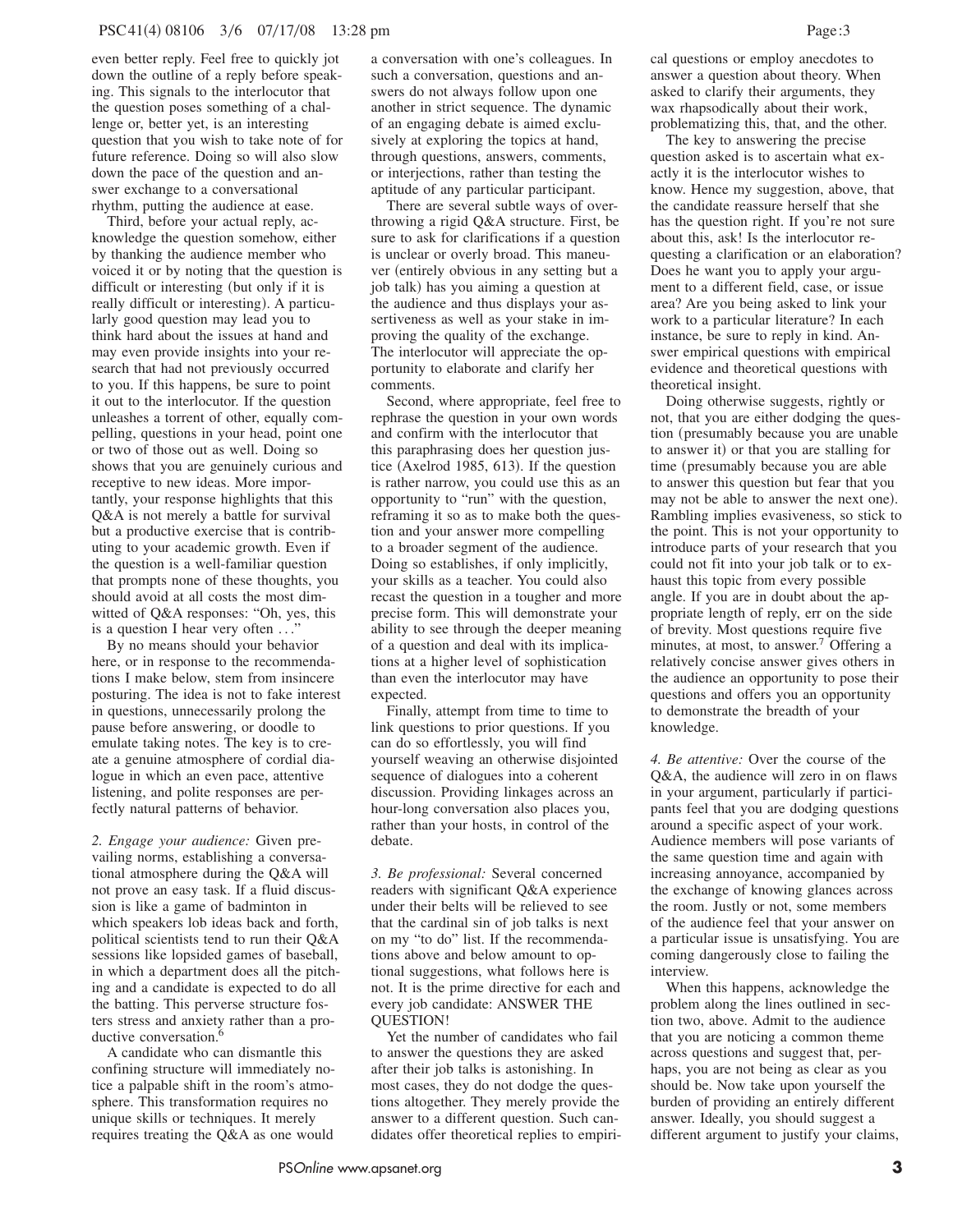or at least a different way of thinking about the argument you have already provided. If you cannot do so, perhaps you might offer new evidence, different in scope or kind from previous evidence you've provided, to bolster your claim.

If, at the end of your comments, you are still concerned with the degree to which audience members find your explanations persuasive, simply ascertain, as you would in any conversation with a colleague, whether your new answer has remedied your hosts' dissatisfaction. Ask: "Did I answer your question?" or "I can see that you remain puzzled. Is there something about my answer that I need to clarify?" Though some interlocutors will initially be taken aback by your seeming defiance of conventions (as would any pitcher who finds a curve-ball pitched at him by the batter), a genuine dialogue may well emerge.

If, after an additional reply, your audience remains unhappy with your answer, express your disappointment and leave it at that. Should the more obstinate members of the audience persist in flogging this dead horse, explain patiently and politely that you have answered the question to the best of your abilities. Your inability to answer a specific question provides no reason to be cowed by the audience member who asked that question.<sup>8</sup>

*5. Be honest:* Faced with a tough question to which they have no answer, many candidates opt for one of two inferior options: They either admit that they do not know the answer and leave it at that or they try to cover up their vulnerability by rambling on incoherently. The former option yields an embarrassing silence until, mercifully, someone realizes that the candidate has nothing else to say and proffers the next question. The latter simply won't work.

If you are asked a question that you cannot answer, say so explicitly. There's no harm to admitting ignorance once or twice during a talk  $(Axelrod 1985, 613;$ Gould and Keeter 2004, 792). But follow up on your admission with a more detailed explanation. Suggest a part of the question to which you do know the answer or a variant of the question that you can address. This places your shortages in perspective. Does this question relate to a period or region that you have not covered in your research? If so, suggest a related case that you have studied that can shed light on the question. Has the interlocutor asked you to relate your ideas to a field or literature that you are not familiar with? Explain why these sources were outside your range of research and what relevant sources you've used that have provided equivalent functions. Does the

question point to a flaw in your theory, game or model that you cannot explain away? Admit the flaw, explain how you will correct it, and make some conjecture about how such a correction might affect your overarching argument.

You may also wish to communicate to the audience that the impediment to your answering the question is not lack of insight but lack of evidence. Suggest the kind of information you might need to answer the question and how you might go about acquiring such information. Are there variables that you might look at, interview questions you might ask, data you might acquire or cases you could analyze that would provide answers? Had you intended to consult these sources at a later stage of your research? Even if that is not the case, signaling that you have some ideas about where to look suggests that you are halfway to finding an answer.

As always, it is crucial that your responses be sincere. A phony excuse in response to a question you cannot answer will only make matters worse. At the same time, it is equally important to realize that you can always do better than "I don't know, period." Any genuine response you can provide will showcase your ability to overcome research obstacles and your resourcefulness in finding answers to difficult questions. Indeed, your answer might even hint at the possibility that the interlocutor has contributed to your research by prompting you to strengthen your argument.

There are only two questions to which "I don't know" is never an appropriate answer. These two questions are "why should *I* care about your research?" and "why should *anyone* care about your research?" or variants thereof, known informally as the "so what?" questions.<sup>9</sup> The first variant will come from a political scientist in a subfield other than your own or from a researcher in your subfield who does work that is substantially different from yours. It asks that you make your topic relevant to those in your discipline on whose work yours seems to have no direct bearing. You should have covered this in the final part of your job talk, in which implications of your argument are gradually broadened to address an increasingly expansive segment of the audience. If you haven't done so in the talk, here is your chance to do so.

The second variant is less friendly by far. It suggest that your research is fundamentally uninteresting to any political scientist, irrespective of subfield. The interlocutor might claim that a variant of your research that is either more comprehensive or more precise has already been offered by someone else. Alternatively, he might grant you the novelty of your

argument but critique its relevance to important cases or policy, past, present, or future. Or, she might assert that your research addresses a relatively uninteresting or unimportant part of a larger question that has far more interesting aspects that need to be addressed.

In either case, failure to offer a satisfactory reply will spell disaster, first, because these questions are entirely predictable and, second, because they are exceedingly fundamental to any research program. An academic who cannot explain why her work should be interesting or important to others is, by definition, conducting uninteresting and unimportant work. There is simply no excuse for a candidate's inability to distinguish her work from related research in her field. If your argument sheds no light on history, current concerns, or possible development and bears no policy implications, you will want to think hard prior to your interview about how to motivate your work (or, perhaps, consider picking a different research topic altogether). Consider related research questions and justify the intrinsic value of the particular ontological and epistemological focus you have chosen in your work. Whatever the case, you simply must provide an answer to fundamental questions of this sort.<sup>10</sup>

# **IV. Fighting Fire with Water**

The only two ways to prepare for the challenge posed by the question and answer period of your job talk are practice and careful observation. Be attentive to the questions asked and the comments offered during your practice job talk, practice job talks given by your peers, interviews for jobs in your department, or discussions following seminars by guest speakers. Take notes about the types of questions that tend to stymie candidates, how they respond to such questions, and how you might have responded in their stead. Pay equal attention to the candidate's posture, rate of speech, and demeanor or mannerisms that seem to alienate both you and the audience. Participate in debriefings among colleagues after a job candidate has finished his talk to learn what they consider to have been the minor, major, or fatal flaws in the talk. Notice that the vast majority of these criticisms relate to the Q&A and not the job talk and draw the obvious conclusion: The bulk of your energies should focus on the Q&A segment of the interview.

Prepare for your practice job talk by composing a list of possible questions and answers. You could organize a list of questions by type (theoretical, methodological, empirical) or try to forecast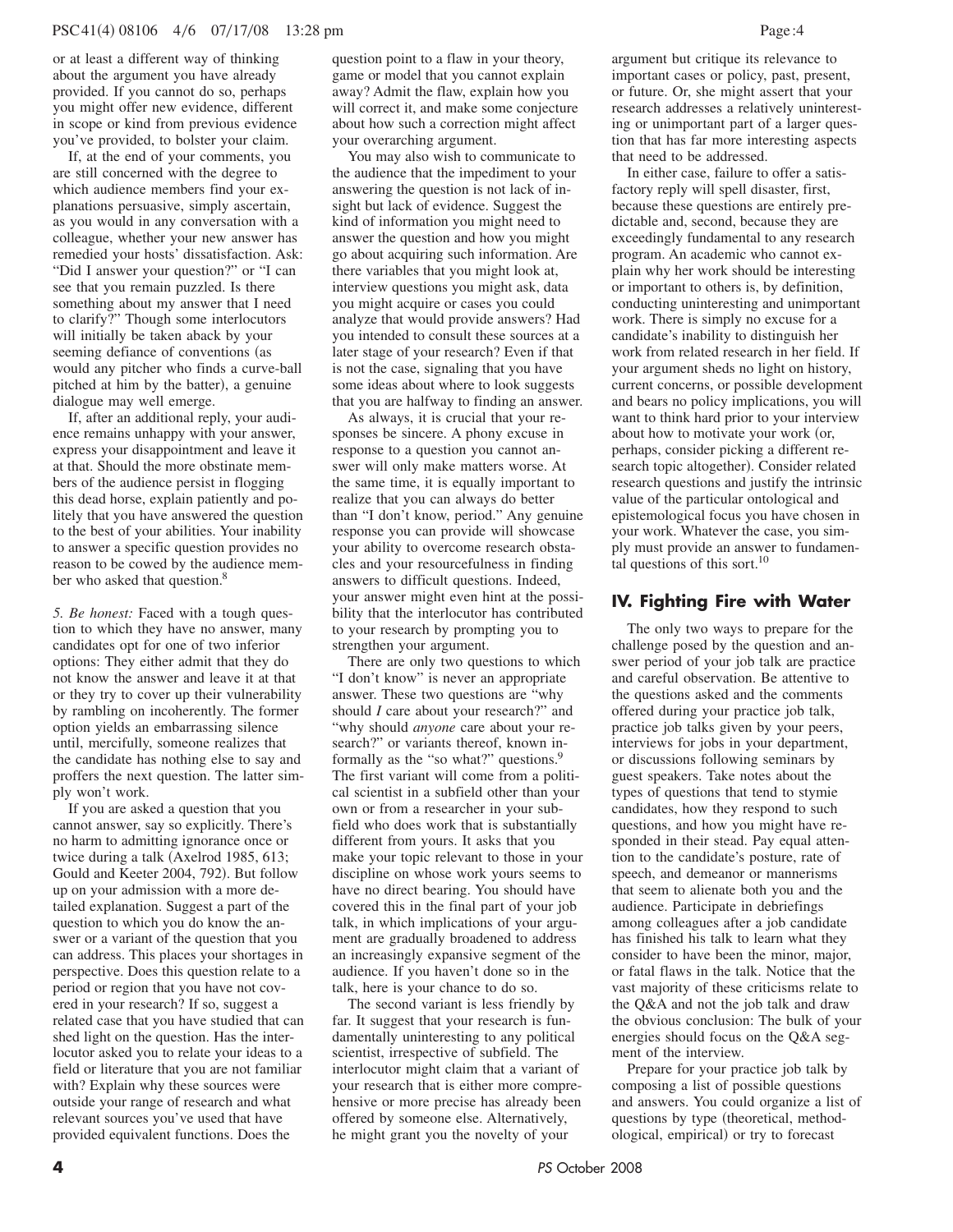variations on familiar critiques as they would apply to your work. What would an accusation of endogeneity, omitted variable bias, selection bias, or indeterminacy sound like were it leveled against your research? How will you defend yourself against these critiques or the "so what" questions? What is the greatest gap in your research and how will you answer a question that targets this flaw? You will know that you've prepared sufficiently if you receive few surprising questions from the audience during the practice Q&A.

When organizing your practice job talk, make sure that the toughest and brightest members of your department attend. Your goal in issuing invitations is to ensure that the practice job talk will be harder than any real job talk could ever be. Be sure to invite experts in your research area but also political scientists from other subfields and other fields, so as to assemble an audience that approximates that of your actual job talk.

During your practice job talk, ask friends to take notes to document your strengths and weaknesses so that you can dedicate your full attention to the talk and the Q&A. Instruct audience members to "stay in character" and refrain from providing stylistic comments before a full hour of serious and substantive Q&A have elapsed. Practice again and again until you are sufficiently confident in your Q&A skills. Although the job talk is easier to practice (if only because you can practice without an audience) it is crucial that you rehearse the Q&A as well, multiple times if necessary (Gould and Keeter 2004, 794). If possible, ask at least one colleague to attend multiple practice job talks and provide you with an assessment of your overall improvement trajectory.

As you observe yourself and others, you will gradually assemble a repertoire of practices that are effective in engaging an audience, too detailed and numerous to mention here. You will observe, for example, how good an impression a candidate makes when her answers to technical questions are supported by backup slides created precisely for this purpose. But you will also note the bad impression left by a candidate who, having understood the basic premise of a question, rifles through his presentation to get to a relevant slide while the interlocutor is still speaking. Eventually, interesting patterns will emerge, not readily observed by novice job-talk attendees. You will witness effective figures of speech that can put an audience at ease, as well as the types of off-putting body language or irritating repetitive behaviors that you will want to avoid.

Be sure to prepare for common contingencies. Will you field questions from the audience during the job talk or defer all questions to the Q&A? What will you do if an audience member asks an inappropriate, irrelevant, or misinformed question? How will you deal with an audience member who dominates the Q&A to the exclusion of others? Practice and good planning are the most effective ways to prepare for the unpredictable and often belligerent nature of the Q&A.

One particularly tough scenario that merits strategizing for involves the possibility that you will be interrupted frequently for questions during the talk that precedes the Q&A. Such a "Q&A in midst talk" poses a serious dilemma: How can one respond to repeated questions from the audience during the talk without losing track of the (presumably timed) talk while at the same time avoiding any slight to the persistent interlocutor? Managing the pace and content of exchanges with the audience is as important here, if not more so, than it will be during the Q&A that follows. A speaker who cannot control the audience during the talk, and in so doing demonstrate the authority required to handle a classroom full of students during a lecture, risks losing the audience's confidence well before the Q&A stage of the interview.<sup>11</sup>

If you are faced with a barrage of questions during the "monologue" section of the talk, you have recourse to one of three responses. If the question betrays a fundamental disagreement or confusion, such that the audience will require an answer in order to make sense of the rest of the talk, you should answer the question. Your answer should be brief and to the point. If the question strikes you as potentially, but not entirely, irrelevant, you could turn to your hosts to find out whether they would like you to respond. This would also be an appropriate opportunity to express a preference, e.g.: "I'd like to postpone all answers to the end of my talk, if you don't mind." Finally, if the question is entirely unrelated to the matter at hand, you have the option of stating your preference directly to the interlocutor. This is your opportunity to seize control of the room and, with all eyes on you, it is crucial that you do so. Thank the interlocutor for the question and then bluntly, but firmly, assert that you'd like to answer that question at the end of the talk. The more persistent the interlocutor, the more likely it is that the audience will sympathize with your plight, the more direct your response should be.

Indeed, your impressions regarding the audience's mood are a useful tool for

dealing with a variety of delicate situations during your talk and Q&A. Is the audience bewildered? If so, offer to answer questions, even if no questions have been proffered and you are in mid talk. Is the audience impatient? Cut short your answer or even your talk and move to the next topic. It is tempting, but foolish, to concentrate all of one's attentions on a single source of interruption. Instead, try to gauge the entire audience for the most appropriate response.

## **V. Conclusion**

Delivering a strong job talk is a necessary, if not sufficient, requirement for doing well in a job interview. Students preparing for their interviews should pay due attention to the Q&A that follows the talk because this segment provides an opportunity for gleaning information about their character that is not observable by other means. Specifically, the Q&A provides potential information about a candidate's respect for his colleagues, ability to engage an interlocutor, professionalism, attentiveness, and academic integrity.

Although practicing one's Q&A skills requires an attentive audience, the exercise will provide multiple benefits. Rehearsals will increase the universe of questions that a candidate is familiar with and is able to answer well. Practice will also increase a candidate's awareness of the traits that he is signaling to the audience over the course of the Q&A. All of this will serve to increase the candidate's confidence which, in turn, will be conducive to a more relaxed demeanor during the talk.

During the actual Q&A the key will be, as in Seinfeld's metaphor, to maintain composure and give expression to your genuine character. Such advice may prove as difficult to implement in the former scenario as it is in the latter, yet the two cases also share a saving grace: They are both interactive situations in which the combined preferences of both parties determine the outcome. The Q&A is a scholarly exchange, not an interrogation. It provides both the department and the interviewee with the opportunity to assess the prospects of successful collaboration. This aspect of the Q&A should assuage the concerns of candidates who worry about receiving too rough a treatment from their hosts during the interview. Should you find yourself at the receiving end of an overly hostile audience during a Q&A, ask yourself whether a department that conflates discussion with inquisition is a department that you truly wish to join.